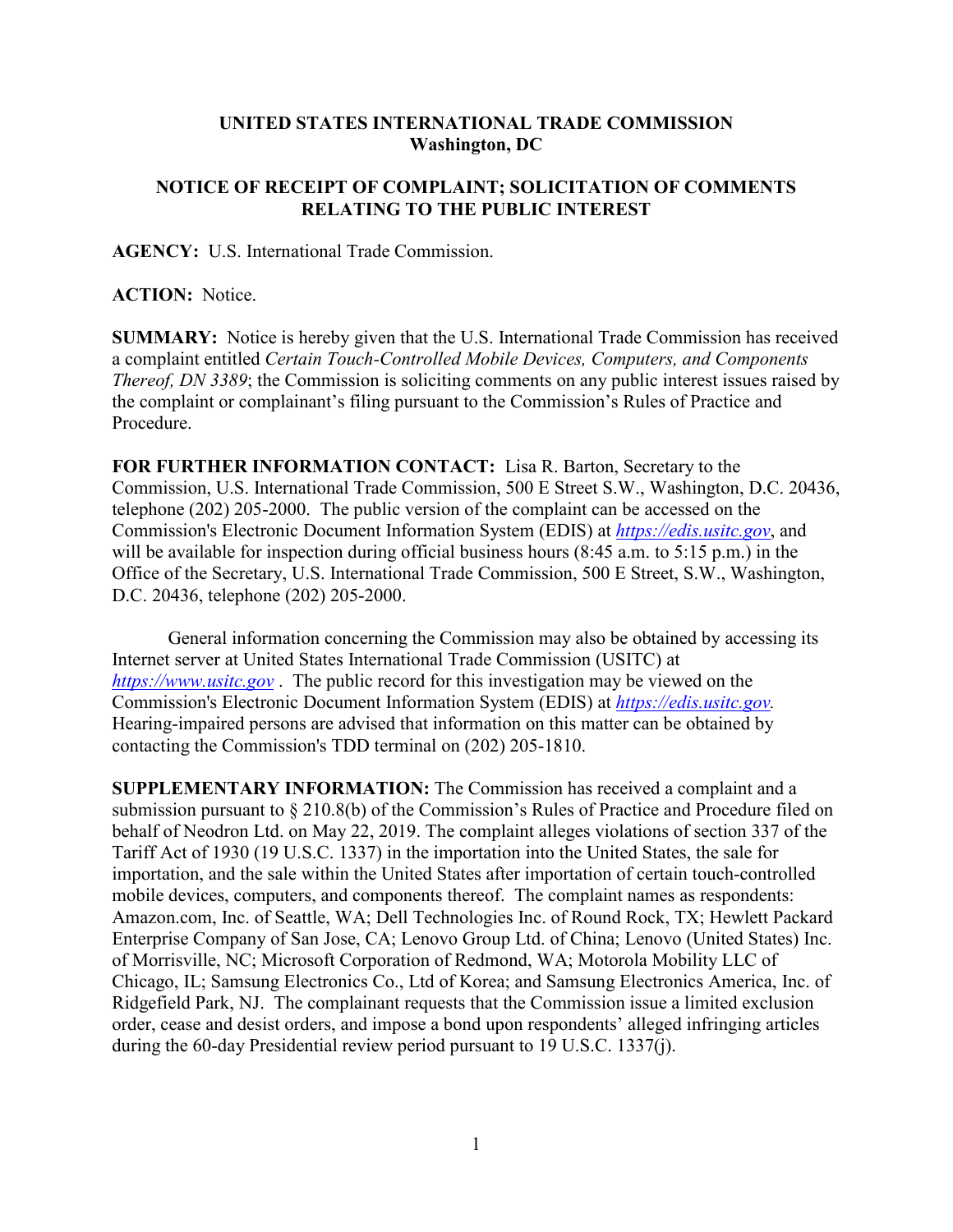Proposed respondents, other interested parties, and members of the public are invited to file comments, not to exceed five (5) pages in length, inclusive of attachments, on any public interest issues raised by the complaint or § 210.8(b) filing. Comments should address whether issuance of the relief specifically requested by the complainant in this investigation would affect the public health and welfare in the United States, competitive conditions in the United States economy, the production of like or directly competitive articles in the United States, or United States consumers.

In particular, the Commission is interested in comments that:

- (i) explain how the articles potentially subject to the requested remedial orders are used in the United States;
- (ii) identify any public health, safety, or welfare concerns in the United States relating to the requested remedial orders;
- (iii) identify like or directly competitive articles that complainant, its licensees, or third parties make in the United States which could replace the subject articles if they were to be excluded;
- (iv) indicate whether complainant, complainant's licensees, and/or third party suppliers have the capacity to replace the volume of articles potentially subject to the requested exclusion order and/or a cease and desist order within a commercially reasonable time; and
- (v) explain how the requested remedial orders would impact United States consumers.

Written submissions on the public interest must be filed no later than by close of business, eight calendar days after the date of publication of this notice in the *Federal Register*. There will be further opportunities for comment on the public interest after the issuance of any final initial determination in this investigation. Any written submissions on other issues should be filed no later than by close of business nine calendar days after the date of publication of this notice in the *Federal Register*. Complainant may file a reply to any written submission no later than the date on which complainant's reply would be due under  $\S 210.8(c)(2)$  of the Commission's Rules of Practice and Procedure (19 CFR 210.8(c)(2)).

Persons filing written submissions must file the original document electronically on or before the deadlines stated above and submit 8 true paper copies to the Office of the Secretary by noon the next day pursuant to § 210.4(f) of the Commission's Rules of Practice and Procedure (19 CFR 210.4(f)). Submissions should refer to the docket number ("Docket No. 3389") in a prominent place on the cover page and/or the first page. (*See* Handbook for Electronic Filing Procedures, *Electronic Filing Procedures*<sup>[1](#page-1-0)</sup>). Persons with questions regarding filing should contact the Secretary (202-205-2000).

<span id="page-1-0"></span> $\overline{a}$ 1 Handbook for Electronic Filing Procedures: